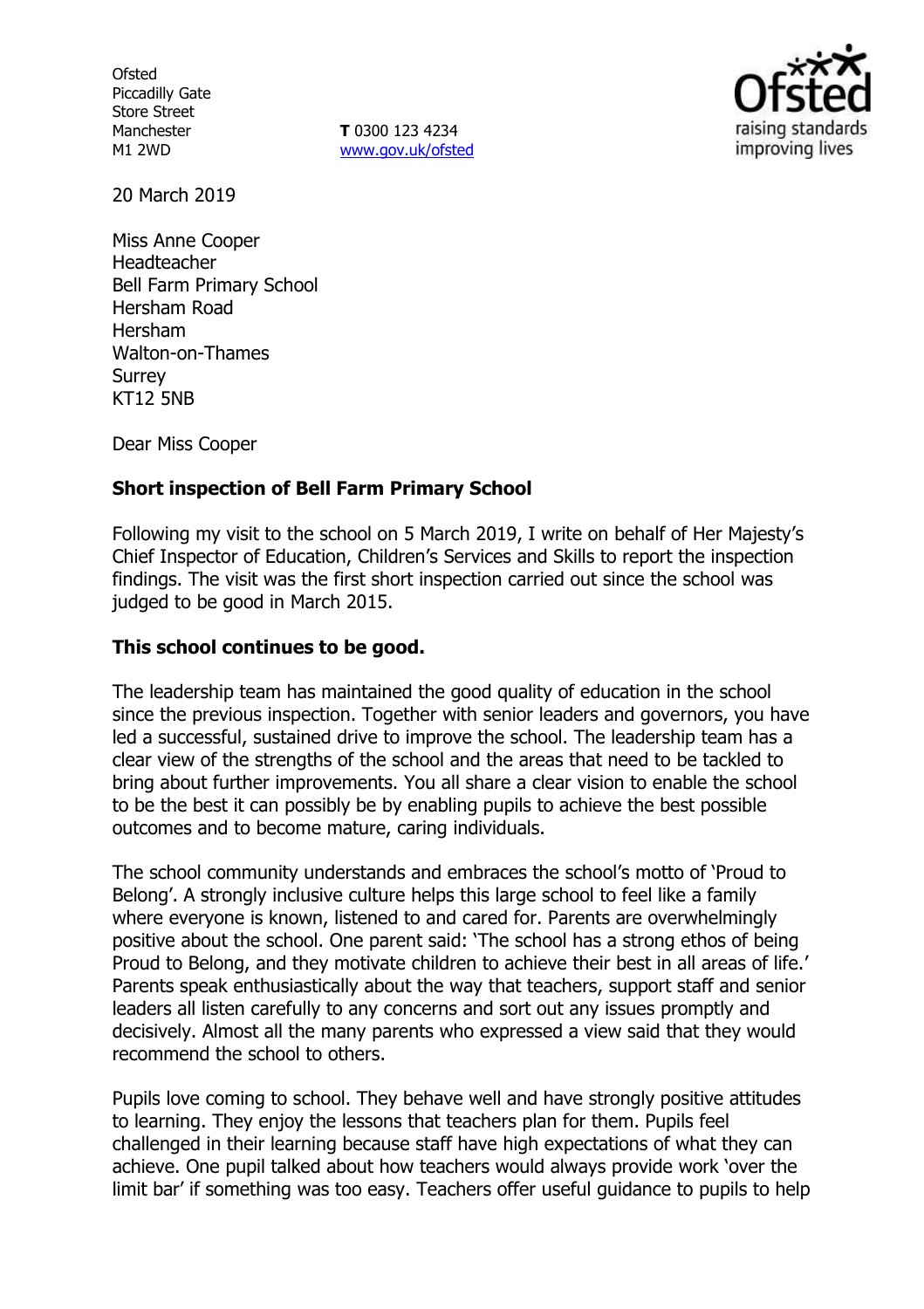

them learn from their mistakes and understand how to improve. Lessons capture pupils' interest and are often memorable because of teachers' imaginative planning. For example, pupils in Year 6 explained how they had learned about the structure of the heart by dissecting an animal's heart. This followed a lesson where they had studied diagrams of a heart, found out about how it worked, and learned the right vocabulary to describe its parts. Other pupils talked about exciting visits that they enjoyed, including to the Science Museum, the Natural History Museum in London and to Butser Ancient Farm.

Pupils achieve well in school. Teachers provide especially well for the most able pupils. This was an area that inspectors asked leaders to improve at the previous inspection. In recent years, at the end of key stages 1 and 2, the proportions of pupils who achieved the higher standards in reading, writing and mathematics have been well above those seen nationally.

Children get off to a strong start in the early years. Teachers plan an exciting range of activities to help children secure the basic skills they need to be successful in school. In both the Nursery and the Reception class, children become independent, enthusiastic learners, indoors and out. Learning activities engage children's interest, spark their curiosity and challenge them to achieve well across all areas of learning. Staff are on the lookout for opportunities to help children practise and deepen their understanding of reading, writing and mathematics. This addressed another area identified for improvement at the previous inspection.

Morale among staff is high and all who answered the staff questionnaire agreed that they enjoy working at the school and are proud to be part of the staff team. Senior leaders ensure that staff have the right training and support to be able to carry out their work effectively. In particular, there is strong support to develop the leadership capacity of the school. The leadership team is always on the lookout for opportunities to equip staff with the skills to take up leadership responsibilities.

#### **Safeguarding is effective.**

The leadership team has ensured that all safeguarding arrangements are fit for purpose. Leaders and governors have established a strong culture that places the well-being of pupils at the heart of the school's work. All staff receive regular training so that they have a thorough understanding of how to look after pupils and to notice, report and record any concerns quickly and accurately. Senior leaders work well with external agencies to ensure that vulnerable pupils and families receive the right help to make sure that pupils remain safe.

Children learn how to stay safe from a young age. A boy in the nursery showed me how he could use scissors independently to cut a shape out of paper. He did this confidently because staff had taught him carefully. Pupils of all ages learn how to stay safe in a range of situations, including online. Learning in the woodland area of the school helps pupils understand how to recognise and avoid risks out of doors, for example when using tools and when around fires.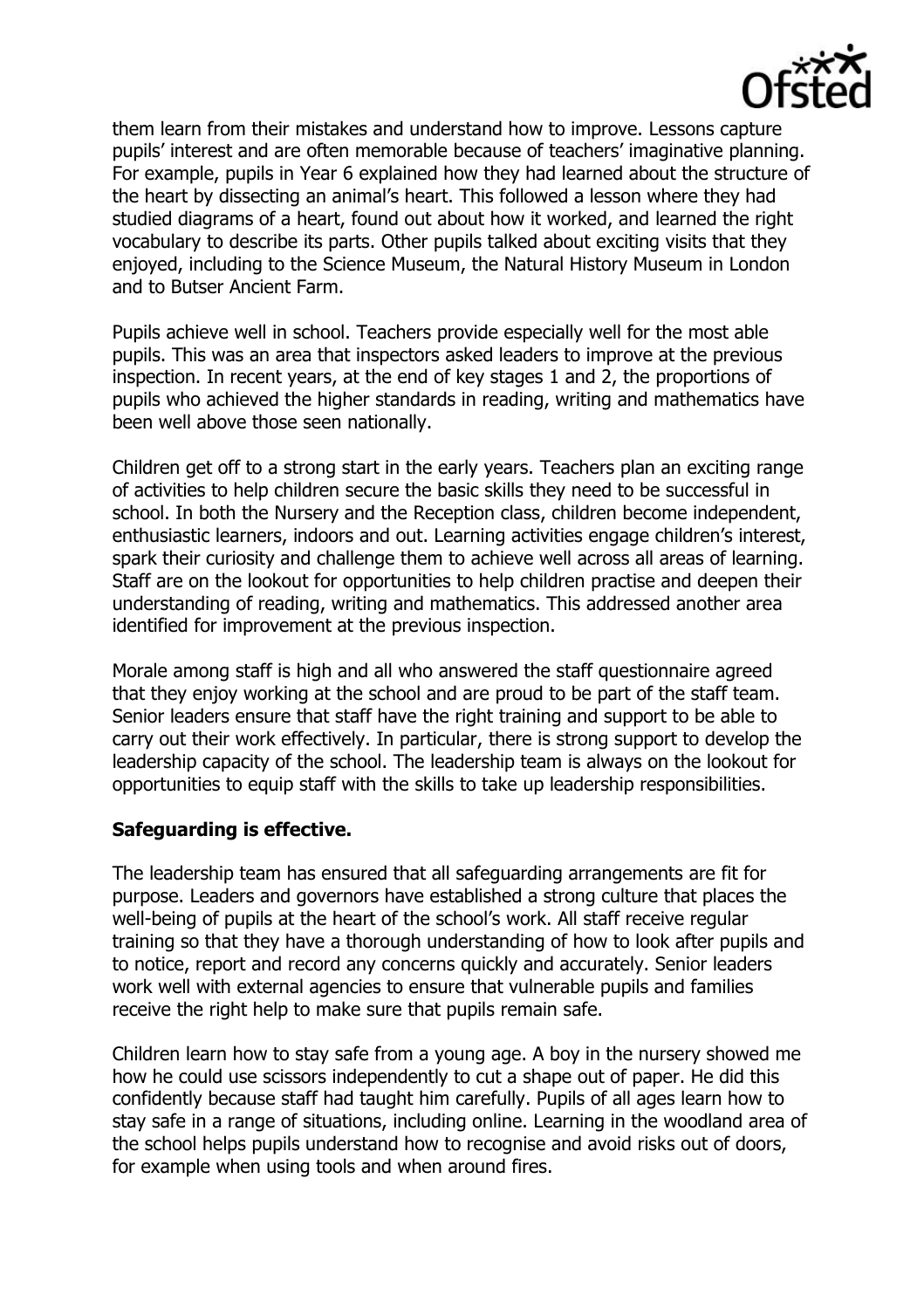

# **Inspection findings**

- $\blacksquare$  I focused on three areas of the school's work during this inspection. The first was to consider how well the curriculum meets the needs of all pupils, especially pupils of average ability. These pupils did not achieve as well as others at the end of key stage 2 in the last academic year. Senior leaders and governors have looked closely at the performance of this group of pupils. Teachers track their progress carefully in all year groups and intervene quickly if their progress starts to slow. Work in pupils' books shows that pupils of average ability are making better progress this year and are achieving well.
- The school's curriculum is strongly focused on reading, writing and mathematics and contains a wide range of interesting and exciting activities. Science has an important part to play, and pupils achieve well in this subject. However, the planning of the wider curriculum does not contain clear sequences of lessons that enable pupils to acquire subject-specific knowledge and skills securely. Lessons typically teach individual aspects of a topic without any clear connection to previous learning. This prevents pupils from making strong progress in a wide range of subjects.
- Second, I looked at leaders' use of the pupil premium funding to strengthen the progress of disadvantaged pupils. In 2018, these pupils made progress across key stage 2 in line with the national average. However, this was not enough to diminish the difference between their attainment and that of other pupils nationally. Disadvantaged pupils' attainment in key stage 1 was also below that of other pupils both in the school and nationally.
- You and your leaders and governors understand the barriers that disadvantaged pupils face, and you have a well-informed strategy to use the additional funding to help overcome these. For example, you provide time for teachers to have detailed conversations with disadvantaged pupils about their learning. This helps teachers to understand areas where pupils are less confident and to provide work to help them improve.
- Governors have a thorough understanding of outcomes in the school. They have asked for detailed information about the how well different groups of disadvantaged pupils achieve. This shows that where there are no additional barriers to learning, such as special educational needs, disadvantaged pupils currently in the school are attaining well, sometimes outperforming their classmates. However, when these pupils have more complex needs, they achieve much less well than others in the school.
- $\blacksquare$  Finally, I investigated how well you ensure that all pupils benefit from regular attendance at school. In 2017 and 2018, there was a rising tide of absence in the school, especially among disadvantaged pupils and pupils with special educational needs and/or disabilities (SEND).
- You have spared no effort to improve rates of attendance at school. Staff track individual pupils' attendance, and they take action as soon as there are any signs that a pupil is not attending as regularly as they should. You work hard to provide help and support to families where pupils' attendance is low, in order to